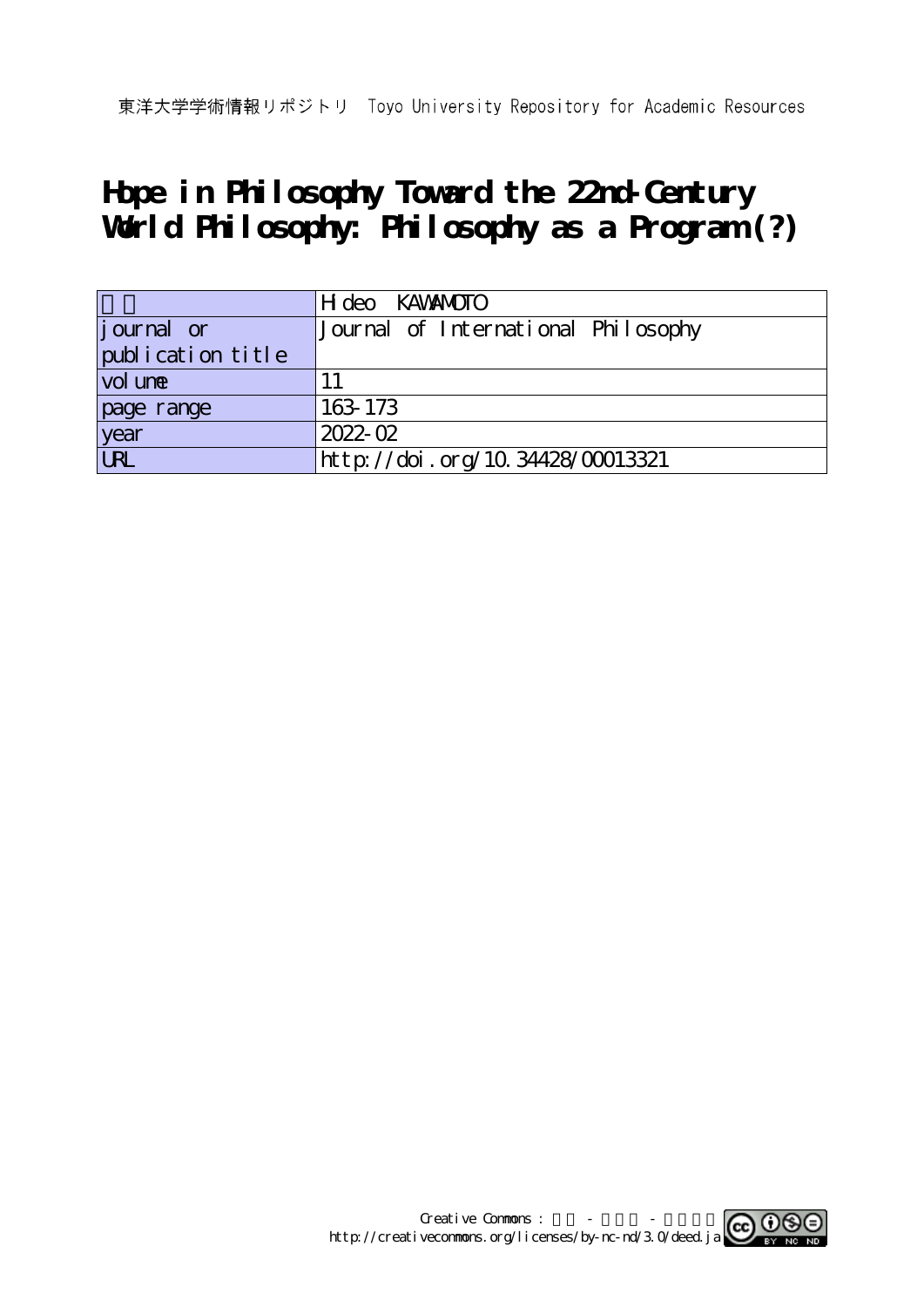## Hope in Philosophy Toward the 22nd-Century World Philosophy: Philosophy as a Program (Ⅲ)

### Hideo KAWAMOTO

#### Keywords: Problem composition, Theoretical philosophy, Social philosophy, Catalyst, Freedom

#### Introduction

Philosophy has always aimed to boldly go ahead where it must. If one philosopher expounds on a given concept, another will come up with a different concept from a different perspective, developing various different concepts in the process. Without question, all these concepts have contemporary limits. Philosophy is an effort made with the conviction that the best way forward is to follow one's own path. Many of these paths eventually wear out their potential and find themselves left in the wake of history. Nonetheless, these ideas can be reread many times in several different ways.

Moreover, philosophy includes the process of organizing and arranging past and contemporary concepts comprehensively. The typical examples of which include Aristotle and Hegel. While this kind of work might help us to see the connection between concepts, it simply rearranges various discussions in a consistent and compatible manner and drifts away from the process of eliciting the internal potential of individual concepts. In such cases, what needs to be done is to abandon the knowledge already arranged, including the interpretations of existing academic theories, and use the essence gleaned from the experience of apprehending individual theories to open the way to new possibilities once again.

In philosophy, after language is used to acquire the experiences that are embodied within said language, language itself must be discarded. In extreme terms, the language of philosophy is mastered in order to be abandoned. There are some experiences that only become clear through abandonment, while others can be gained only through the abandonment of language. The work of abandoning language is an adventure and commitment that is also common to poets. Abandoning language is itself the way in which experience expands its range of motion. Thereafter, language is spun out once again. To this end, philosophy requires the skill of abandonment.

The language of philosophy is often considered difficult to parse. This is because its meaning is not definite; instead, the language itself is established as a "matrix." Language is always about something; however, there is no guarantee that a single word or phrase is enough to express that "something" on its own. Language is always and only language; it is unclear even whether it corresponds to experience. Therefore, language is used as a metaphor for experience or perhaps a shadow thereof. Language can be no more than a foothold with which to advance experience.

Philosophy possesses peculiar characteristics. Philosophy is not a definite specialized field. We can find management philosophy in management studies, legal philosophy in law, and social philosophy in sociology. Similarly, there is philosophy of science in science, philosophy of knowledge in knowledge, philosophy of morals in morality, historical philosophy in history, and philosophy of art in art. Furthermore, the act of living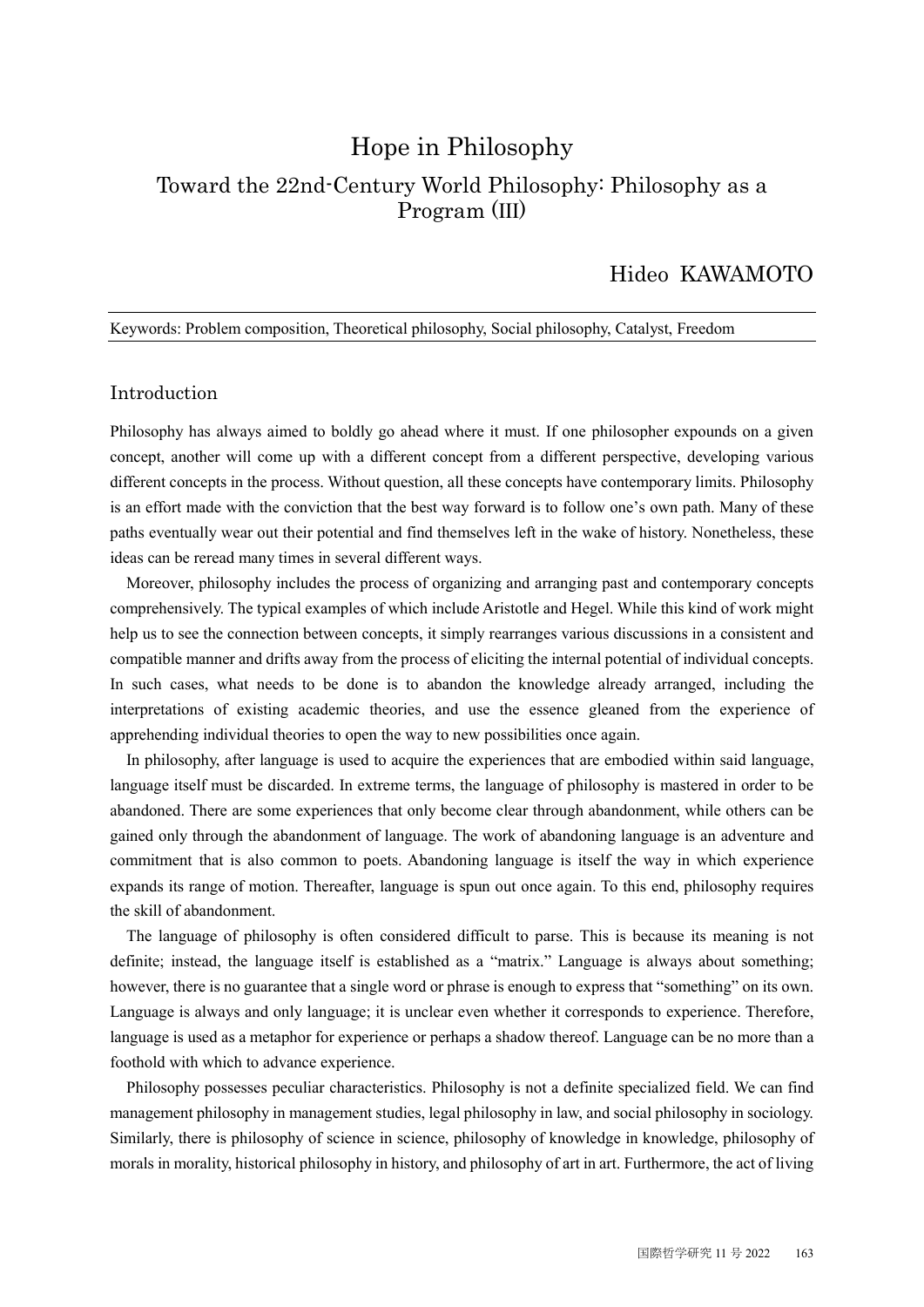includes philosophy of life, competition includes philosophy of competition, and clinical practice includes clinical philosophy. Philosophy is characterized by this failure to occupy or possess a specific area.

Moreover, it is not an empirical science that elucidates specific facts. The task of empirical science is to acquire data within a specific region and indicate regularities of some kind within that region based on data. In this manner, the daily weather forecast uses decades of data in make predictions, providing us with the weather for tomorrow or perhaps a week from now. In many cases, these are probabilistic predictions. Weather forecasts may be accurate or not; however, the content of the forecast is either right or wrong. But for most people, they serve as a hint for how to handle tomorrow and how to prepare oneself mentally. In other words, for most people, daily weather forecasts are useful.

In this sense, philosophy has no practical use. In one sense, philosophy is—in the short term—"useless." Weather forecast is needed on a daily basis. Further, the durability of the forecast is roughly one day, and long-term predictions might cover as much as a week, a month, or 6 months. However, the durability of the content as evidenced by the data is quite different.

Philosophy analyzes modern situations from a wider perspective. However, this process does not work in the same way as journalism. Philosophy requires a particular kind of sensitivity when extracting reality. To consider an aspect that is the easiest to understand, philosophy is involved with the durability of the significance of the reality extracted. Journalists are required to report on the status quo and make various judgments derived therefrom. This involves telling people the reality and adding related comments. However, extracting reality requires a specific sensitivity in journalists as well. Various feelings become involved in the process, and in many cases, value judgments influenced by the media are included when the material is made public. To distinguish their material from others, the media almost always apply biases. That is how they sell content; the biases are built in from the start. For example, theories of the origin of COVID-19 oscillated many times between the natural origin theory, in which the virus was zoonotic, and the theory in which it was a leak from a research lab in Wuhan. Every time a new fact appeared, the topic became more sensationalized. In this case, if there is a special reason for the topic to appear in itself, it may become a philosophical topic of some kind. However, philosophy does not offer the knowledge or judgment basis required to act as judge for competing arguments.

When philosophy analyzes topics of world news, its purpose is not to produce reportage notifying people of brand new facts or the status quo. If nothing else, philosophy is not in possession of the investigative capacity required to take up the role of reportage. Moreover, nor is it called on to comment from a specific stance. Philosophy lacks sufficient training to display insight in the form of critique on current affairs. Honestly, it is essentially of no use for problems of this kind.

At the very least, in cases where we need to be able to identify the structural basis for what is happening, or the turning point of a major change of some kind, and its barely visible "triggers" must therefore be brought to light. Notably, it might be necessary to dissect and extract certain elements to fully understand the actual reality. We only know what has happened in events or incidents after they have become history. Temporal distance leads to chronological analysis, and the analysis of discontinuous points proceeds. The fundamental strands that connect points in time are narratives. Predicting the future is essential in a narrative, but its execution is the task of futurists and not of philosophy in itself. Naturally, philosophers may also predict the future, if blessed with the right qualities, environment, and training conditions. But they are not called upon to engage in street-corner gossip. Such work is best suited to other departments.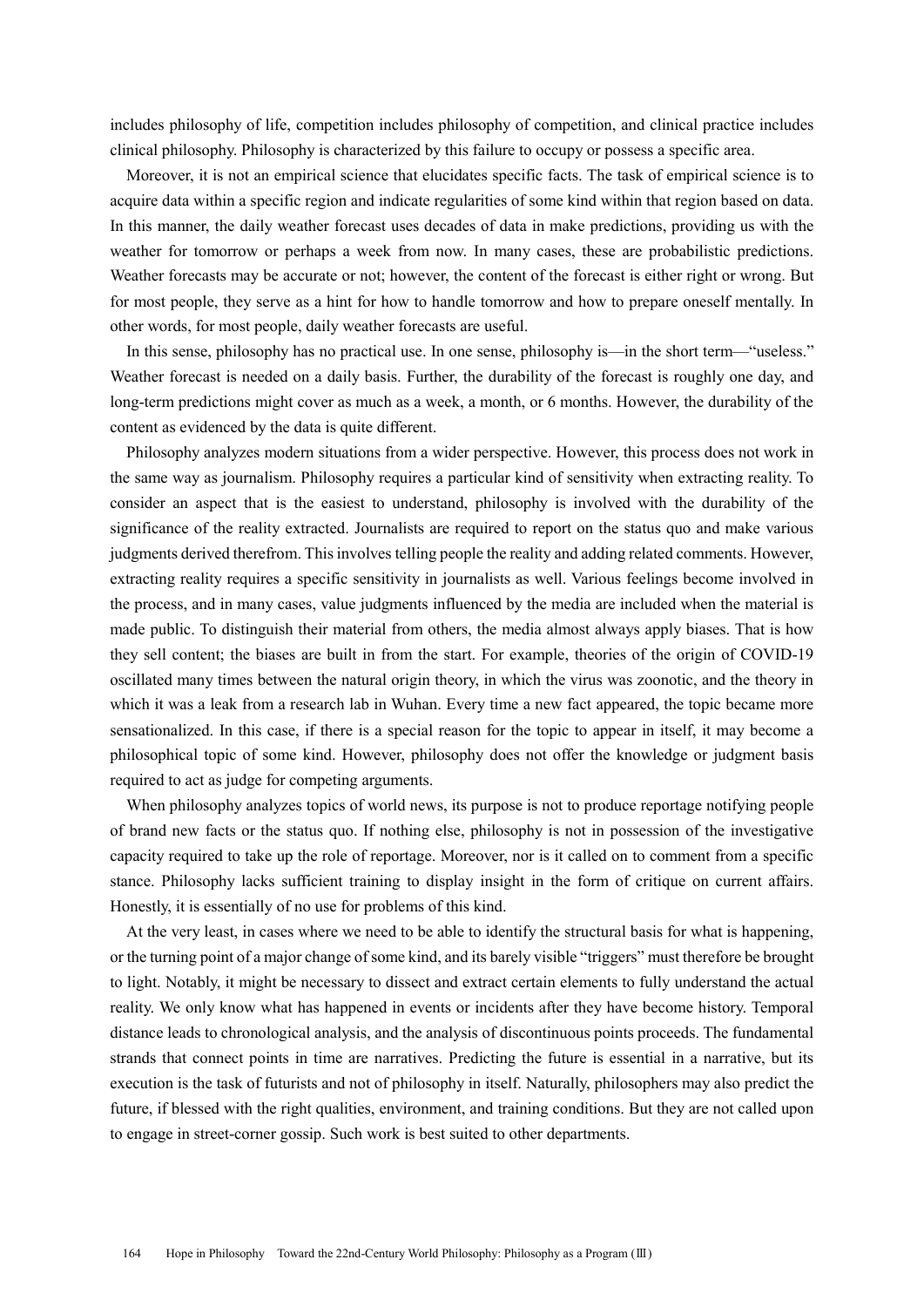#### 1. Problematics

When philosophy comes face to face with reality, their questions are configured in a "philosophical" fashion. In philosophy, configuring these questions is a form of training as well. For example, take the familiar story of Urashima Taro (a Rip Van Winkle figure in folklore). The fisherman Urashima Taro saved the life of a tortoise, which expressed its gratitude by taking him to a life of leisure in the Dragon King's undersea palace. Stories of this kind that have made it to the modern day are so-called folklore, containing mysteries of their own. This is not an issue of how Urashima Taro, a human, could have survived under the sea. Nor is it a question of whether the staff of the Dragon King's palace looked at Urashima Taro enjoying himself and wished he would hurry up and leave.

Philosophical questioning must contain the potential for development and must be configured to provide a sense of the depth and breadth of the mystery itself. If not, it fails to go beyond the level of casual conjecture. The greatest mystery in the story of Urashima Taro seems to be the "souvenir that must not be opened" that he received as he left the undersea palace. This jeweled casket was something like a Pandora's box. Normally, who gives anyone a souvenir they must not open? Further, the giver must have known that saying "you must not open this" would have compelled the recipient to open it at some point. Things that must not be opened actually remain unopened for only the briefest of periods.

The question that immediately comes to mind is that of what the "souvenir that must not be opened" contains. If there was nothing worth giving in it, it would hardly count as a souvenir. If it were anything immediately practical for the recipient, there would be no point in saying "don't open it." At most, the giver might say something like "use it with utmost care."

When Urashima Taro ends up opening the box, smoke billows out of it, and his hair and beard instantly turn white. In other words, his all-but-forgotten "time" passes all at once. He has grown old. Perhaps the grateful tortoise had taken him to a place where each day was so fulfilling that he had forgotten even to age. Perhaps that is what the Dragon King's palace was in truth. The time of experience does not proceed in parallel or in linkage with the physiological passage of time. It is not uncommon to not age at all for several decades. Moreover, sometimes, given a trigger event, aging several years in a moment may occur. A rearrangement of the whole takes place in an instant, as if something that has been accumulated over a long time suddenly takes shape. That is what aging means. The jeweled casket seems to have been a mechanism for fast-forwarding the aging process.

Time is limited for everyone, but most often, we do not calculate the time we have remaining. When we start the remaining time, the sense of "life" in our lived time becomes entirely different. The turning point here is occasioned by the jeweled casket; right at the moment when the casket is opened, life is cleaved in two.

This is an interpretation of the jeweled casket as a worldview. Philosophical questions should, to the greatest extent possible, be configured wherever the greatest depth and breadth can be found. Ideally, the arrival at one interpretation should coincide with the appearance of another question. Each time a new reality appears, the narrative dons new dress and generates new questions; this is the value and the significance of the questions themselves.

Let us try a different problem. For instance, a commonly addressed environmental issue at the moment is the reduction of carbon dioxide emissions. It is evident that the carbon dioxide and steam in the atmosphere are raising the temperature of the atmosphere near the surface of the earth. These two substances have a high thermal capacity. They contain a great deal of heat. Steam eventually rises within the atmosphere and is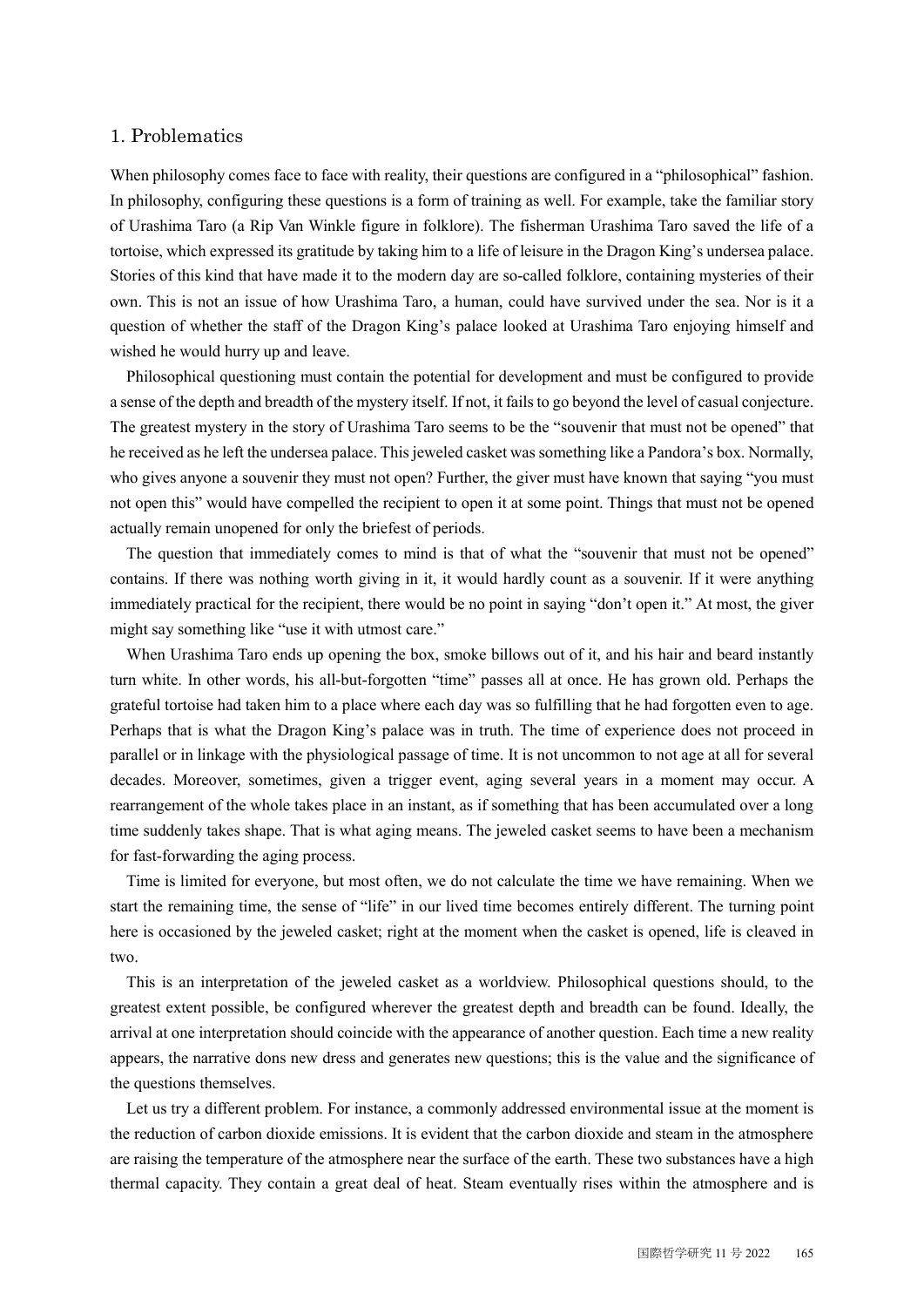cooled, discharging heat into the upper air as it becomes rain. The heat in the upper air does not directly affect the rising temperatures on the surface of the earth. Thus, carbon dioxide is generally considered to be the main cause of the rise in atmospheric temperatures. It is difficult to judge how much the rising concentration of carbon dioxide in the atmosphere contributes to the rising atmospheric temperatures, because the facts are on such a grand scale. But some people still argue against this theory. While reducing carbon emissions can become a kind of political trend, we have so far not been presented with really clear reasons for doing so. Above all, limiting the discussion of a problem like environment protection, which has a network of multiple variables, to the reduction of carbon dioxide emissions is a narrow view of the question.

In such cases, we try putting the question through a separately constructed network to widen the scope of the question. One thing is definitely true. Heat in itself is the detritus of energy. With regard to a given physical substance, when there is no further way to make use of it and any further use will lead to costs far exceeding the benefits of its use, we define it as "detritus." Heat is detritus with no use other than discharge.

What about carbon dioxide, then? If a material that can stabilize and prevent carbon dioxide from escaping could be developed, carbon dioxide could become a resource at that stage, depending on the necessary costs. For example, carbon dioxide liquifies when compressed and further pressurized at low temperatures. If there are uses for liquid carbon dioxide, it might become a resource in some cases. As for the substances that emit carbon dioxide when burned, they could be pulverized rather than burned in order to be reused in suitable applications. The cycle of reuse for substances can be configured relatively cheaply. Additionally, there have been attempts to combine hydrogen and carbon dioxide in order to synthesize various carbon compounds, thus turning carbon dioxide into a resource. However, the success or failure of this plan will depend on the amount of energy required for the chemical reaction. If large quantities of energy are required to turn carbon dioxide into a resource, creating carbon dioxide compounds will discharge large quantities of energy detritus.

It is possible to turn carbon dioxide into a resource through the use of microorganisms by finding something that consumes carbon dioxide as a source of nutrition, making it a resource for their growth, and cultivating such organisms in large quantities. For instance, the "hydrogen bacteria" that inhabit the areas around hot springs use carbon dioxide as a source of nutrition; if their growth could be given artificial direction, carbon products could be mass-produced. Carbon dioxide could thus become a resource. There is a Japanese venture corporation that has discovered "UCDI hydrogen bacteria," which use CO<sub>2</sub> as a source of nutrition. One organism can multiply to 16 million in just 24 hours. As they are bacteria, numerous variants exist, and the hydrogen bacteria most suited to production can be selected. This maximizes the use of biotechnology while propelling R&D and commercialization forward. We can look forward to the following outcomes: (1) biofoods (animal protein for aquaculture, etc.); (2) high-functioning proteins; (3) bio-jet fuel; and (4) chemical products (biodegradable plastics, etc.). Contribution to the resolution of food supply issues and the realization of a fossil-fuel-free society can be expected through the relevant businesses. Technology in this area is predicted to expand dramatically.

Conversely, as of now, heat itself is truly detritus, with no uses other than in heating equipment. Thus, reducing emissions is required for the preservation of the global environment. The use of natural energy (solar power, wind power, tidal energy, and so on) creates relatively little heat during the conversion to electrical energy. Moreover, plants use solar energy, but we never hear of their leaves becoming "hot" the way tin roofs do. Plants' conversion of energy uses a mechanism that does not produce heat. Heat is the detritus of energy; thus, it seems clear that the use of natural energy is contributing to a quantitative reduction of emissions thereof.

#### **In this way, philosophy changes the internal nature of questions about various phenomena and resets**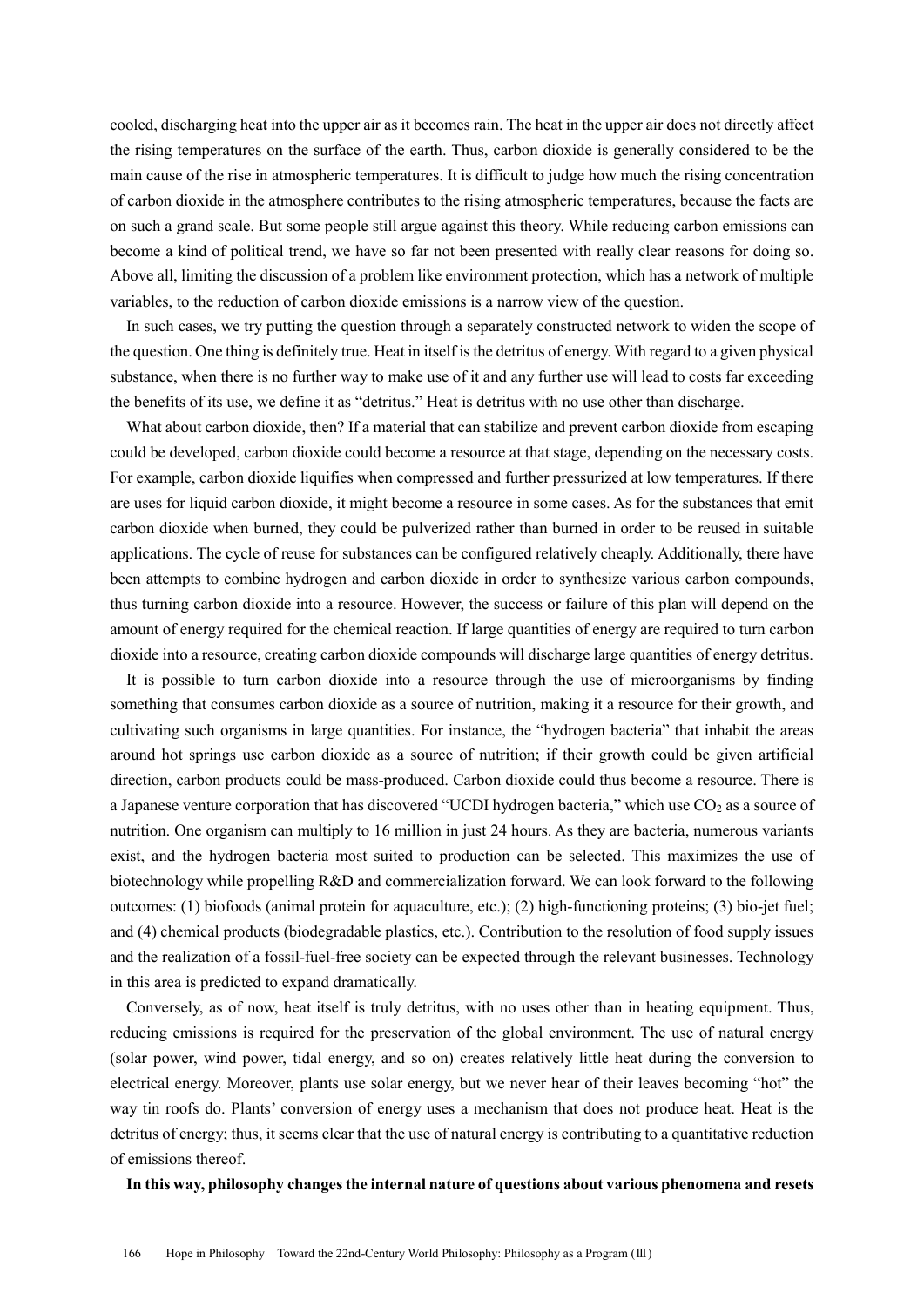**the questions themselves. Simultaneously, with regard to complex issues, rather than indicating a model of the ideal, "best" solution, philosophy presents "better" options for a given situation and encourages the exploration of circuits that connect the better options. For instance, it is not clear how much of the petroleum reserves will be left in 30 years or how much drinking water will be accessible to humans. In almost all the proposals offering "best" solutions, the process is inadequate in some way. Therefore, the model considered "best" often ends up being placed under completely different conditions because of historical context. Instead, the preferable system or model should be to continue using "better" alternatives while resetting the way we are asking questions.**

#### 2. Theoretical Philosophy

Theoretical philosophy is, basically, knowledge regarding judgments on whether things are real or fake. Furthermore, it involves investigating the question of whether something is true or false. This issue of truth and falsehood cannot, properly speaking, be decided on a single basis alone. Sentences that determination whether something is true or false are called "propositions." Sentences that are not propositions are called "statements." While the sentences used in weather forecast include predictions, they are basically provided as a hint for preparations for the coming day(s) and thus can be seen as "statements." Saying "we're going to win tomorrow's game" is also an announcement of commitment and not an issue of truth or falsity. Even if the speaker ends up losing the game, the response is not a critical complaint of "you lied yesterday" but "too bad, what a shame."

Propositions are, in themselves, created from language in the subject and predicate form. Thus, the accuracy of the sentence is either bestowed by comparison with actual facts or examined through the consistency within an assembled text overall. The former is the "correspondence theory" of truth and falsehood, and the latter is called "consistency" or "coherence."

For example, texts on the theory of infinity cannot confirm the corresponding facts. It is impossible to investigate infinite facts within limited time. Likewise, the Big Bang, said to be the birth of the universe, cannot be directly investigated. Furthermore, it is not feasible to reproduce the Big Bang using an experiment. In such cases, judgment of truthfulness or falsehood relies on the coherence found in the theoretical language used. Similarly, as of now, there is no way to investigate the "evolution of species." Among the incredible number of existent insects, we have no way of knowing how new species branched off. That said, the current method of explanation, known as "synthesis theory"—in which genetic mutation occurs and the organisms best equipped to survive in their environment become new species—is inevitably circular. This is because such an explanation simply resorts to defining the end-result survivors as "the fittest." The synthesis theory relies on the oddly coincidental premise that when one part of the genetic makeup undergoes mutation, variations occur in other parts as well, and the entire organism gains a more effective way of living and surviving.

It is immediately clear that the world is filled with such matters such where truth or falsity cannot be determined. **Here, philosophy as theoretical consideration becomes a discussion that clearly sets the range of conditions required to determine truth and falsehood as well as the extent of the argumentation that can be established under certain conditions.** The discussion need not always be limited entirely to "theoretical hypotheses." These issues include some matters of actual urgency.

**The origin of COVID-19.** For example, the origin of COVID-19 is something that should have been properly established: whether it appeared naturally as an RNA virus mutation through zoonosis or whether it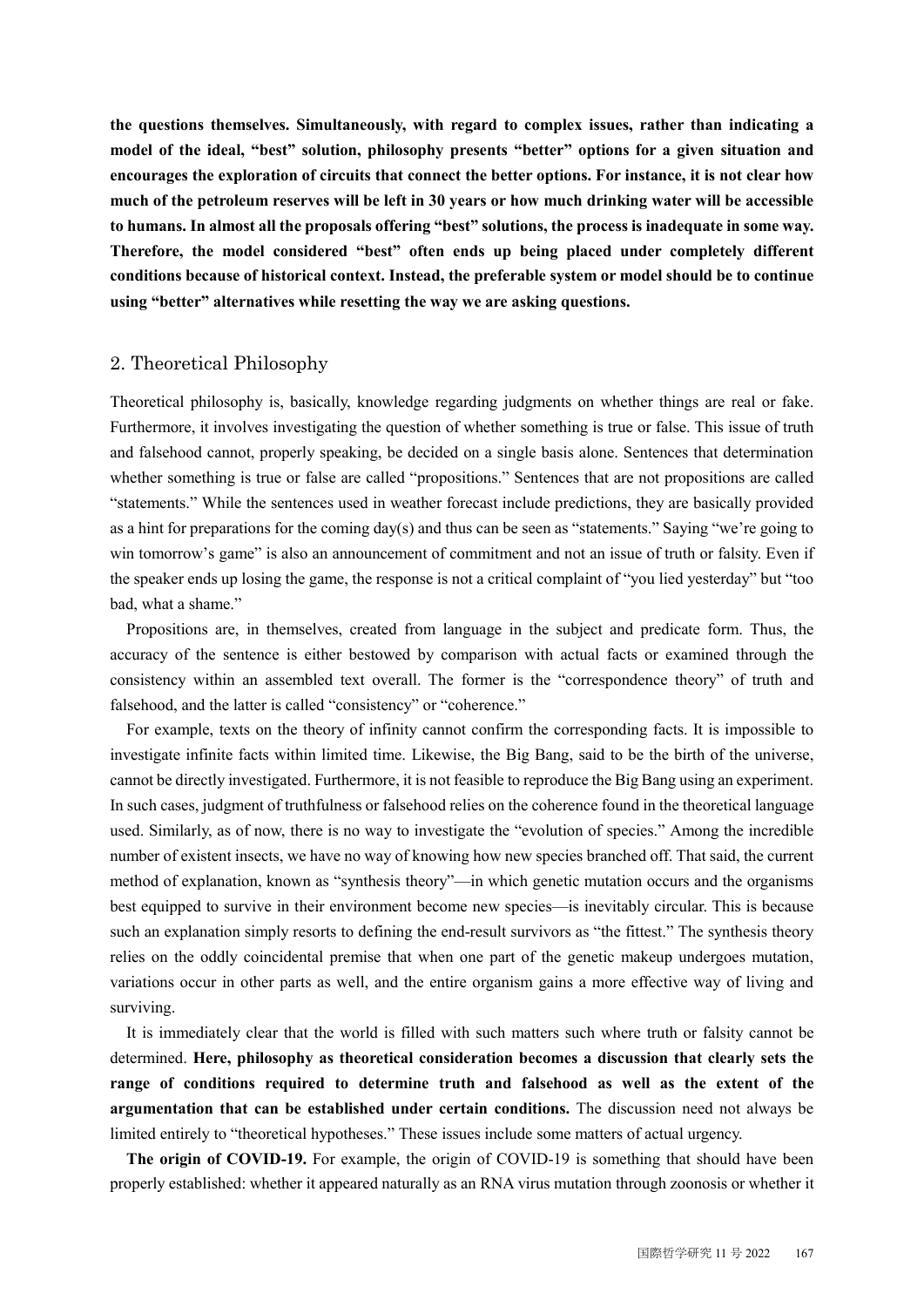leaked through human error from a gain-of-function experiment at a virus laboratory in Wuhan.

Regarding the mutation of the virus itself, it is not possible to determine with certainty whether a mutation similar to the annual influenza mutations occurred. However, it is possible to estimate theoretically whether this virus mutation could occur spontaneously in the natural world as well as with what probability it might occur. If it is probabilistically likely to occur frequently, the scope of prevention must be widened, and the world must be waned even in the case of a tiny initial change.

If it is a result of natural mutation, there must have been an intermediary host on the infection route from bats to people. A worldwide pandemic has begun and has lasted, so far, for 10 months, and yet this intermediary host has not been confirmed. If even a theoretically probable estimate of the intermediary host is not possible, the theory of a natural mutation seems unrealistic. Moreover, if the virus involved multiple natural mutations, the work of confirming any mysterious jumps in the mutation chain is also necessary for estimating the limits and probability of the mutation.

Elsewhere, if various incidents coincided by chance during a gain-of-function experiment at the Wuhan virus laboratory and led to a leak, that research environment must be thoroughly checked and placed under strict control once again. This is because environmental conditions in which a second or third novel coronavirus could occur must not be allowed to prevail. The safety management level of the laboratory would come into question. A third-party international organization would need to investigate the safety management.

Gain-of-function experiments are artificial operations mainly intended to enhance viral infectivity. It is clear that the Wuhan virus laboratory was performing this kind of an experiment. However, it is difficult to establish the conditions necessary to confirm whether COVID-19 was created by a gain-of-function experiment. The issue would be whether the experiment is reproducible, but the process required to confirm this would be too risky to conduct easily.

Investigations of what actually happened in Wuhan, of the kind that may raise problems in politics and journalism, are necessary. In particular, the relationship between this laboratory and the People's Liberation Army is a sensitive one. However, that in itself is an issue of the Chinese research structure and the scientific research system. It raises a separate serious issue altogether. In general terms, COVID-19 has killed far more people than World War II. Many people have lost family members to the virus. They have the right to know the truth about its origin, and many international organizations and national research institutes have the duty to clarify this matter.

The origin of the virus mutation is related to things that can never be finally confirmed. Even if a mutated virus was formed in a gain-of-function experiment, it may have leaked and then mutated significantly thereafter. Moreover, the extent of the possible natural mutation should be confirmable from the base sequence. In that the leak of the virus itself would be a "latent unnecessary act of error."

Additionally, the evidence for the virus as a leak from the Wuhan laboratory is that its base sequence shows changes that are highly unlikely to occur owing to natural mutations, leading to the conclusion that they were artificially induced. This argument calls for examination. However, as "evolution" itself is predicated on the occurrence of unheard-of natural mutations, it includes the difficult question about how to set the possible limits of naturally occurring mutation.

As in COVID-19, RNA viruses use their host DNA to multiply and thus repeatedly mutate. COVID-19 itself has produced highly infectious natural variants, such as the Delta variant. However, even if the degree of danger of the virus was not well understood at the initial stage, at the point when it was confirmed that a new coronavirus has appeared, the data along with its base sequence should have been immediately released. If anything, the initial response does not appear to have been sufficiently scientific. More precisely, many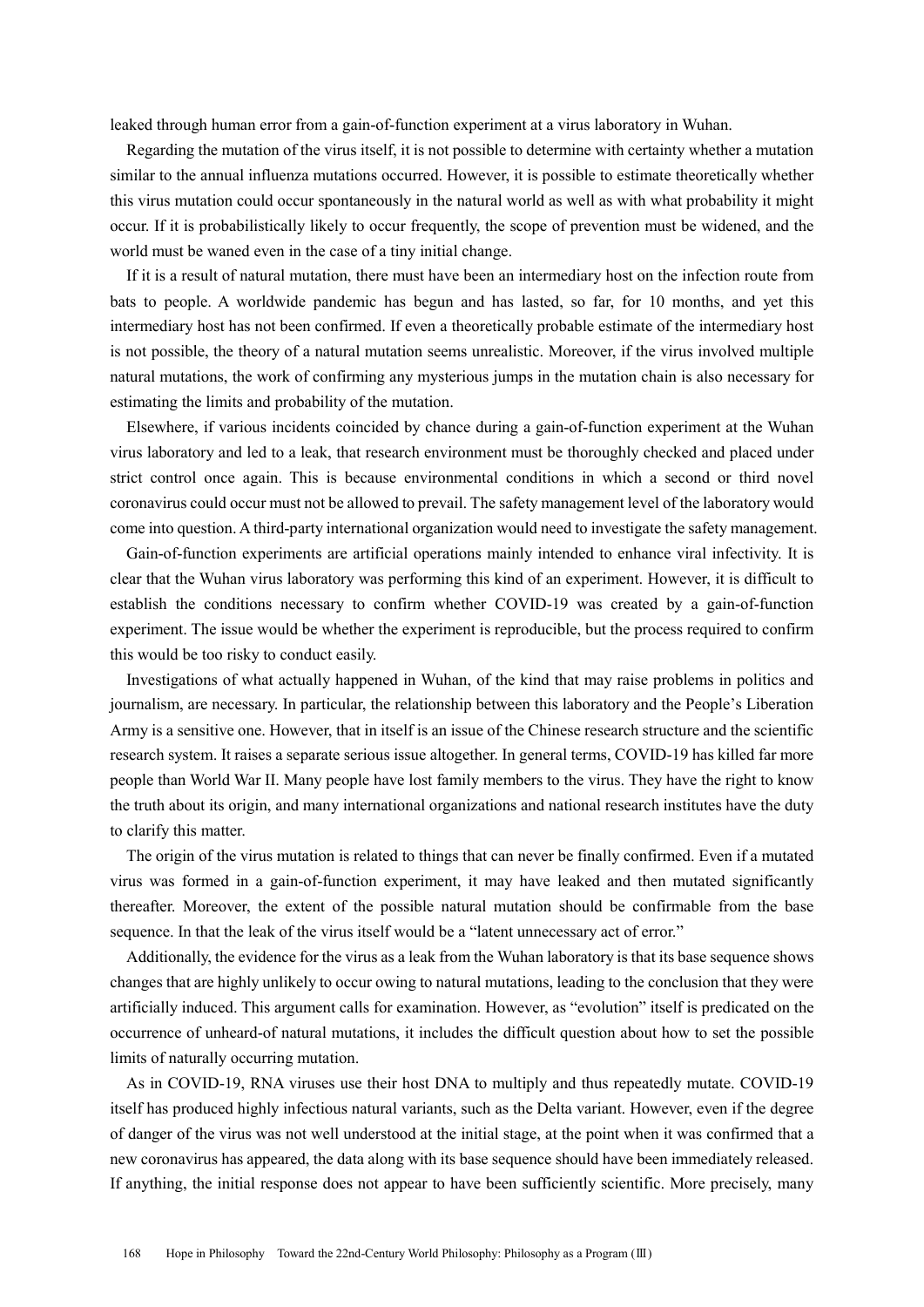errors were made in the initial response, including those by the World Health Organization. These resulted in an incident that will leave its mark on world history. The number of deaths has already exceeded that of World War II.

**In judgments about truth and falsity, a philosophical discussion addresses the conditional establishment thereof within broader possibilities. Simultaneously, discussions within philosophy work to widen the possibilities of the appearance of new knowledge.**

#### 3. Social Philosophy

Social phenomena worldwide tend to lead to polarized opinions. This polarization can go to extremes. For example, LGBTQ people comprise about one-tenth of the population. This is a statistical frequency similar to being left-handed or having the AB blood type. Given the number of people who may continue to refrain from declaring themselves as part of this group, the actual ratio is probably a little higher. The word "minority" is not suitable here. In this case, we must question what social "equality" and "justice" should look like.

After a long struggle, freedom has been recognized as a basic human right. Similarly, equality and justice are both basic human rights, and the nature and reality behind these concepts need to be reconsidered and adjusted each time they come up. Formal equality is in fact a form of inequality and is frequently impossible to achieve. Moreover, it often happens that a reality that has escaped our notice thus far comes to light and calls for reconsideration about new standards of equality or justice.

Deciphering the true nature of something like gender, which is invisible to a third party, is not easy. Arguments for the recognition of diverse forms of gender or marriages are using too many yardsticks that are external to gender. Even if these arguments are valid, they seem rather far away from actual recognition in reality. Even when some claim to support such arguments, many are far from being able to celebrate unorthodox forms of gender or marriage in earnest; furthermore, these people cannot help but feel that there is a sense of inequality behind the equalization of these forms of marriage, and yet they do not voice such opinions. This appears to be a more accurate description of the existing reality.

People whose experience of gender differs from the majority include gay, lesbian, bisexual, and transgender people, among others. They are called LGBT because of using the initials of the aforementioned qualities, and this phrase draws less attention to the fact that these people differ from the majority. BlueCity Holdings, which operates the largest LGBT matching app in China, Blued, was listed on the US NASDAQ on July 8, 2020, with first quotations totaling aroud10 billion yen on its first day. At that point, the app had approximately 4.5 million members; they hope to reach six million eventually. Based on statistics alone, these numbers do not suggest that this group of people constitute a "minority."

The United Nations High Commission for Human Rights released a report on November 17, 2011, concerning the need for and legitimacy of avoiding the social exclusion inherent in calling LGBT people "minorities" or "socially vulnerable," instead guaranteeing their dignity and rights, as with other people, and accepting them into society. In defiance, the Hungarian parliament passed an anti-LGBT law on June 15, 2021. The law prohibits the release of information supporting homosexuality or gender reassignment to minors. Other European Union countries opposed this law, and the foreign minister of the Netherlands called for Hungary to leave the EU.

This incident was a reminder that, with regard to the rights of minorities, the modern standard of "equality" is a value norm that cannot be easily realized. Even if the formal argument that LGBT people are people like any other and should not suffer discrimination is established, actual equality cannot be easily realized. Many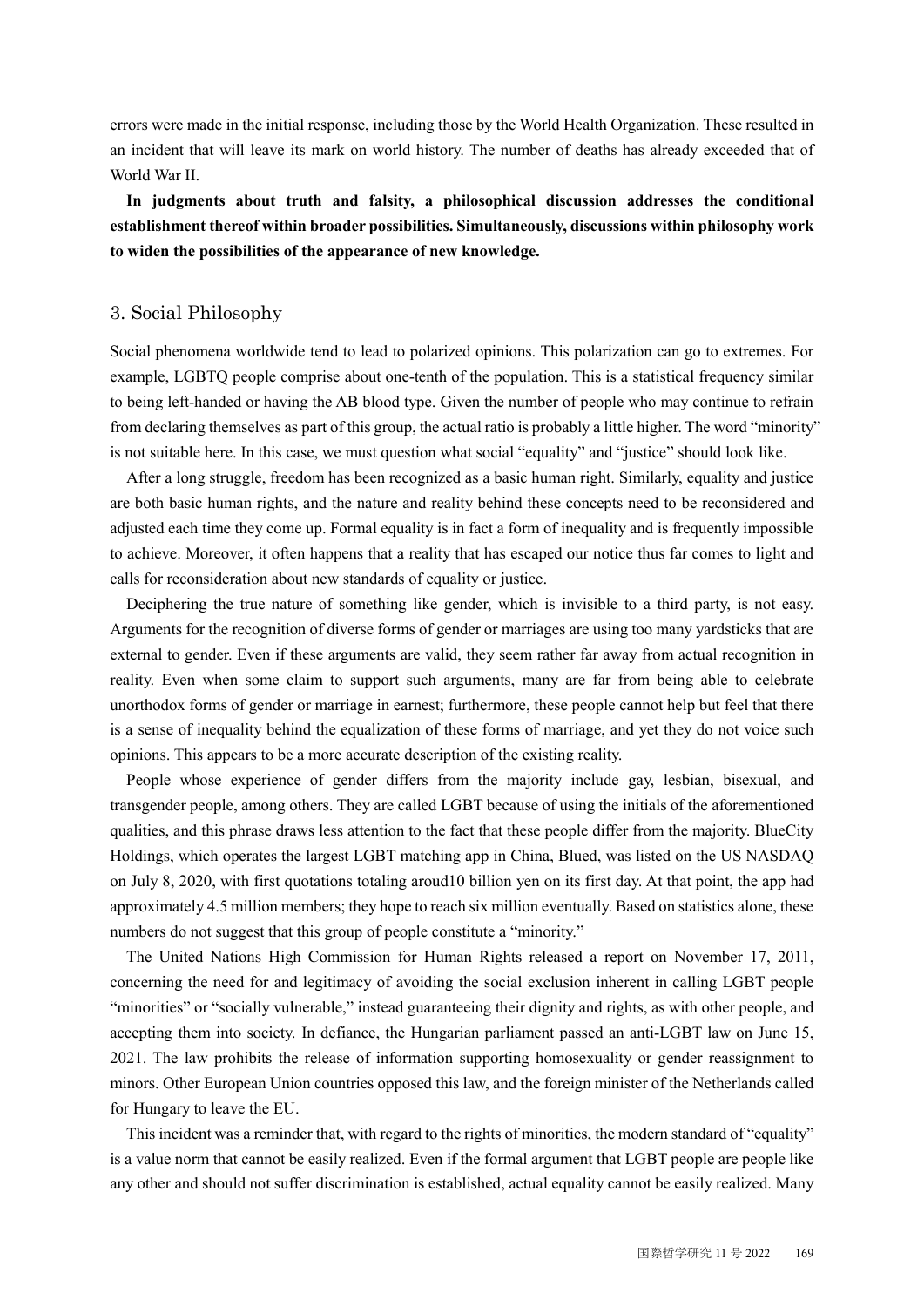people simply do not know how to treat them with equality.

**Equality is an individual problem, an issue that requires a search for the best solution on a case-bycase basis, and can hardly be thought to be a formalistic "standard" or "principle" guaranteed in advance. This includes the gap between formalistic, mechanical equality and actual equality. This gap is an issue concerning equality. Further, it cannot be simply resolved. Analysis of this kind brings particularly tangled issues to light, requiring a philosophical structural analysis of the problem itself.**  For example, the question of whether transgender people can compete unconditionally in sports events as their post-transition gender is a delicate one.

On the point of protection of diversity regarding same-sex marriage, two different forms of reality are involved: that of recognizing rights under civil law and that of the continuing gap (as above) within actual society. The current state of this problem seems to be one in which same-sex marriage is legally protected and recognized, while at the same time, the gap itself remains without resolution. There is nothing we can do about it but accept this dual reality with composure and openness. Furthermore, we must accept the continuing changes in our relationship with this duality.

Those who wish to engage in same-sex marriages to claim equal status on every count with opposite-sex marriages based on the desire to receive legal protection and recognition of the law would involve excessive self-assertion. The same applies to those in support of opposite-sex marriage in how they are trying to perpetrate and fortify this gap itself. These forms of excessive self-assertion are polarizations. This polarization solidifies and deforms the problem.

**By approaching the phenomena within the fluidity and unresolved processes in this dual reality, we gradually start to see a path that can improve the situation. The job of social and practical philosophy must go beyond simply bringing universal human nature to light. As society fluctuates, humanity itself changes. When this happens, the emphasis of philosophy shifts to focus on what are the "better" options and what these options may look like. Traditional philosophy has sought the "best" answer, but the time has come for the emphasis to change.**

#### 4. Creative Philosophy

One major contribution of philosophy is its grasp of reality based on a wider range of options, presenting better options for social issues. If the path toward better options becomes clear, the significance and meaning of these options can be explained thereafter.

**Moreover, issues in the area of the arts are no longer limited to questions of what is the way to appreciate artistic works; the major topic here is the issue of how to widen the transferability of experience of artworks and how to extend the possibilities of experience and connect to a new reality. This is, in so many words, an issue of the "act of creation."**

However, can philosophers acquire creative techniques and put them into practice? Naturally, this is too much to ask. How could this be possible? If this is possible, they would be better off turning in their philosopher credentials and becoming artists.

What they can do, however, is build experience in individual settings, working with creators to produce ideas and collaborate in the building of experience as creative coordinators. This "work of philosophy as coordination" provides hints for being within the creative process with creators, being able to provide various ideas suited to the moment therein, and when the work has progressed from there and the artwork is complete, being able to discuss its meaning as universally as possible. In actuality, it is important to not become a "critic"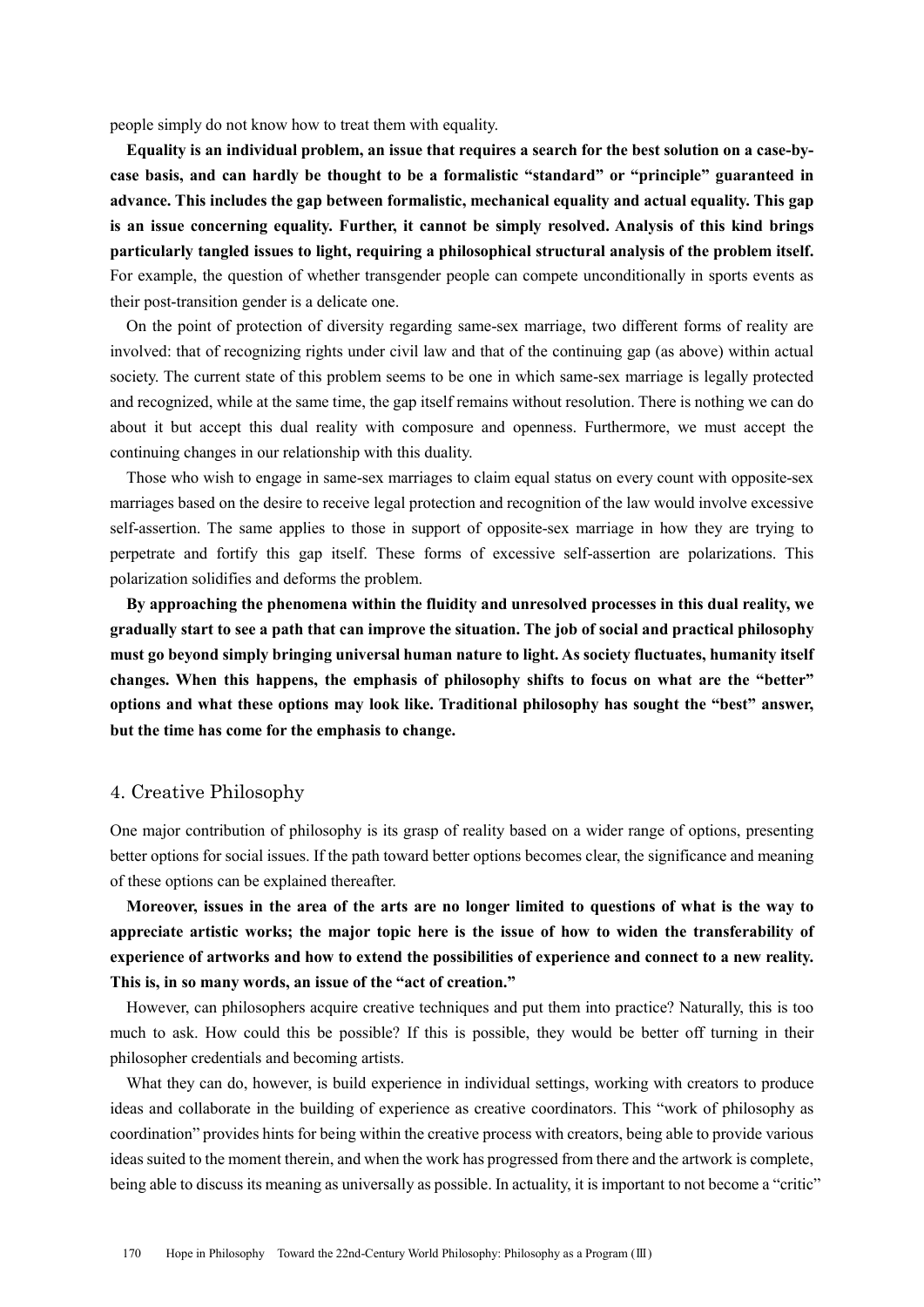toward the artist.

Collaboration with artists sounds like a promising phrase. However, can it really be brought about? Without abilities helpful to the artist, the philosopher is not even needed. As far as the artist is concerned, having nothing more than a critic around is a nuisance no one asked for as well as a handicap; artists hope that critics of this kind will complete their observation swiftly and be off. Training is necessary in some contexts for philosophers of all kinds. Without being needed by the artist, there is no possibility of becoming a coordinator, and the collaboration will be nothing more than a pretty daydream. For philosophers, involvement with artists is always an "experiment."

First, let us consider what is essential in philosophy. In many cases, while working with an artist, it seems that what the artist needs is a partner who has a vast store of knowledge sufficient to produce responses suited to the issues facing the artist at every turn. The artist's work is to create artwork, not to study on their own. Artists are under no illusion that studying will enable them to create good artwork. They also know very well that they attain creativity through discarding knowledge.

Most artists cannot work as Leonardo da Vinci did, studying on their own to acquire the knowledge they need. **This is when a special position near the artist can be filled by someone who can provide the needed ideas at the time they are needed as well as engage in suitable conversation to provide advice. This is considered a "catalyst" of the artist's creative work. If the philosopher can, by virtue of their qualifications, fill this position as "catalysts," then they are doing sufficiently creative work. However, without accumulated experience and near-daily extensive study, performing this role is not easy. The catalyst must be someone who has undergone a form of training that other friends or acquaintances do not possess.**

#### 5. Philosophy for Health

Health here refers not to the medical absence of illness or injury but to the state in which someone is able to use their capacities to the full. This cannot be reached or maintained without endless repetitions of fine adjustment. For example, in the case of central nervous disorders like strokes, it is difficult to return to the pre-stroke state even through extensive rehabilitation. Medical treatment makes repeated attempts to return the patient to their pre-illness state. This is, in name only, the basis of medicine. However, in almost all cases, the treatment hits a wall after achieving a certain amount of improvement. It is believed that there are "capacity development programs" that explore how to use capacities to the full given the state of a person. These programs would be focused on maximizing the patient's capacities under the conditions as they are, not as they were. In this case, the pathological condition is an individuality that is formed by repeated individuation; the individual is thus formed in the direction where one's capacities can be maximized. It seems appropriate to define the task area of philosophy as the repeated guidance and direction toward the state of health in this sense. This will then extend the perspectives and options of rehabilitation.

Even in the case of mental illness, it is often better to shift toward the direction most effective in developing an individual's potential as is rather than trying to cure the illness. It is not uncommon for students with mild mental illnesses to come seeking advice from me as their professor. Some of them cannot adapt to philosophy. These students enter my office and let loose with aggressive counterarguments and disagreements regarding philosophy itself or philosophy professors in general. The window of the office has been known to vibrate with their vehemence sometimes.

It is wrong, at times like this, to try and understand what they are saying, nod along, or feel sympathy. Of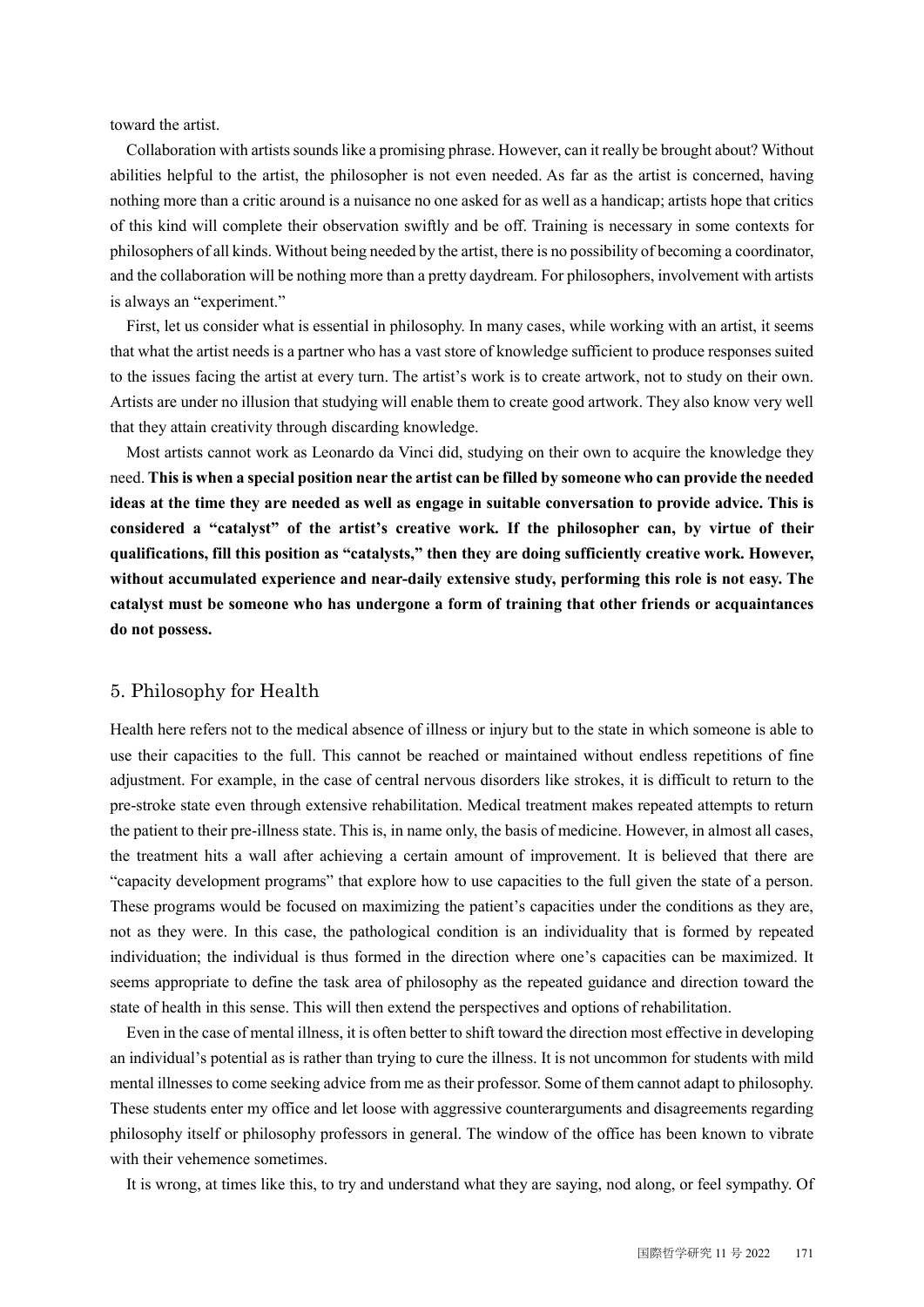course, arguing back is also meaningless. The students are not trying to make an argument. They are trying, subconsciously, to change something within themselves. The surface layer of this process is speech. Further, they wish that they could change something in themselves.

One must speak to them so as to change the aspect of their experience and try to draw out another aspect. After one student had gone on for some 30 min, she seemed to reach a natural break. Using her name (here a pseudonym), I murmured "You really are St. Naoko." After a prolonged silence where seemingly time itself had stopped for some 5 min, she burst into tears, her face covered in tears and mucus, and like a different person, and she began a slow, quiet account of her early childhood. By using the metaphor "St. Naoko" to refer to her passionate speech, I attempted to draw out a new aspect. Here the metaphor is used as a method of converting the aspect on which her experience was operating.

One common situation is that someone's efforts toward self-healing only deform and further tangle the situation, making them suffer even more. For example, problems between siblings can become even worse if treated as issues of the individual or as universal social problems. The problem of social maladjustment, traditionally called neurosis, can be considered as one in which the sufferer's desperate attempts to remedy the deviation between their own self-image and the assessment of society backfire and lead to an excess burden instead. It emerges among professors of philosophy as well from time to time. This is when the professor in question believes himself or herself to be the world's leading philosopher and feels dissatisfied with the world's failure to agree. It is not difficult to see where this misalignment in assessment comes from. No one is actually going to be considered literally the world's greatest philosopher. The gap here between individual self-regulation and social self-regulation is difficult to eliminate.

Over the last few years, more and more students of philosophy have expressed curiosity about "God." This is not a sign of religious faith. Religious believers are already living with and beneath their God. In a sense, their own experiences may be consistently those of God or permeated with God, if you will. However, many students are curious about "God." Knowing about God and living with God are two entirely different things. Their motivations may vary, some in search of the experience of transcendence, others in need of a narrative of self-regulation, still others longing for something infinite beyond their own limitations.

Therefore, providing guidance to people in these situations must also. In any case, fixed or excess selfjustification and mechanical repetition are likely. Guidance toward the place where the student's own experience can most easily act is required; that context, however, often seems to be a move toward "selfstabilization." In such a case, we have to resort to trial and error on a case-by-case basis.

Learning philosophy requires time and effort. It takes vast time and patience. Philosophical knowledge is formed by dragging it out piece by piece. Studying Aristotle requires vast effort, while studying Kant requires tremendous time.

What has been learned through language must then be discarded. In philosophy, it is by discarding knowledge that one masters the most. In any situation, one wonders about discarding what has been mastered. That is how it is. Some things are remembered even after having been discarded. These things that are indelibly remembered may be small memories of individual moments, clear feelings of struggling to understand, being strongly moved, being in despair, or even the skills of using experience in learning. This is the process of not only mastering but also internalizing knowledge. At this stage, it is already no longer knowledge per se. When we forget what we have learned, knowledge becomes a part of ourselves.

Knowledge is formed through the accumulation of the experience of mastering individual aspects of knowledge. We learn many perspectives, viewpoints, and attitudes, discovering much about the world and its people. However, these are simply facts. We master the latest knowledge, apply it once, and produce a result